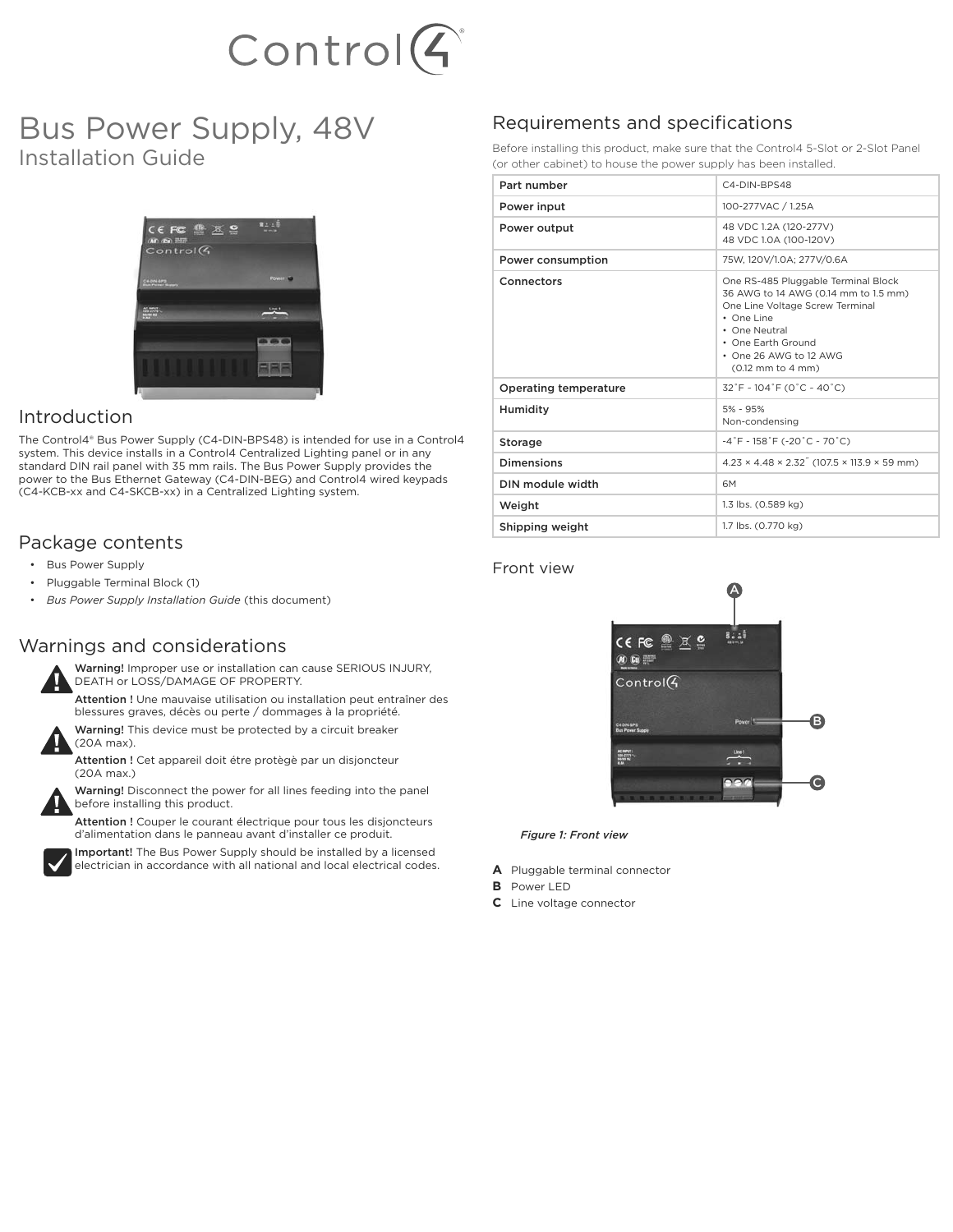# Preparing to install

#### Before you install in a Control4 panel:

- 1 Use Composer Pro to add the Bus Power Supply to a project, define its location in a panel, and print the Panel Report. See the *Composer Pro User Guide* for details.
- 2 Install the panel following the instructions in the *5-Slot and 2-Slot Panel Installation Guide*.
- 3 Install and wire the Terminal Block for the Bus Power Supply following the instructions in the *Terminal Block Installation Guide* and in the location defined by the Composer Pro panel reports.

Note: Third-party panels do not require a Terminal Block.

#### Before you install into a third-party DIN rail panel:

1 Install the third-party panel according to the third-party instructions.

# Installing the power supply

#### To install the power supply into a Control4 panel:

- With the pluggable terminal connector facing right, hold the power supply upright and angle it to the right so that the right side of the module fits onto the rail in the panel.
- 2 With the right side already in place, press forward on the left side of the Bus Power Supply to snap it onto the rail (see *Figure 2*).



*Figure 2: Snap on the Bus Power Supply - Control4 panels*



Note: To remove the module, press the module toward the bottom, rotate the module up, and lift it off.

#### To install the power supply into a third-party panel:

- 1 With the pluggable terminal connector facing up, hold the power supply lengthwise and angle it up so that the top side of the module fits onto the rail.
- 2 With the top side already in place, rotate the power supply down to snap it onto the rail (see *Figure 3*).



*Figure 3: Snap on the Bus Power Supply—third-party panels*



Note: To remove the module, press the module toward the bottom, rotate the module up, and lift it off.

3 Install the other modules into the panel as defined in their respective installation guides.

#### Wiring instructions

See *Figure 4* on the next page to view the wiring diagram. Read the *Keypad Bus Wiring Guide* (ctrl4.co/buswiring) for full wiring details.



Warning! When wiring the RS-485 Pluggable Terminal Connector, make sure that either the Line level power is OFF or that the connector is not connected.



Important: All wires between the Pluggable Terminal Block and the Bus Power Supply must use the same gauge wire as the field wiring connected to the Pluggable Terminal Block.



Note: Wiring between the Pluggable Terminal Blocks and the module will be easiest when stranded wire is used.

- At the Terminal Block side, strip the wires 0.35˝ (9 mm) and tighten to 7 in-lb (0.8Nm).
- At the module side, strip the wires 0.3<sup>"</sup> (7 mm) and tighten to 5.3 in-lb (0.6Nm).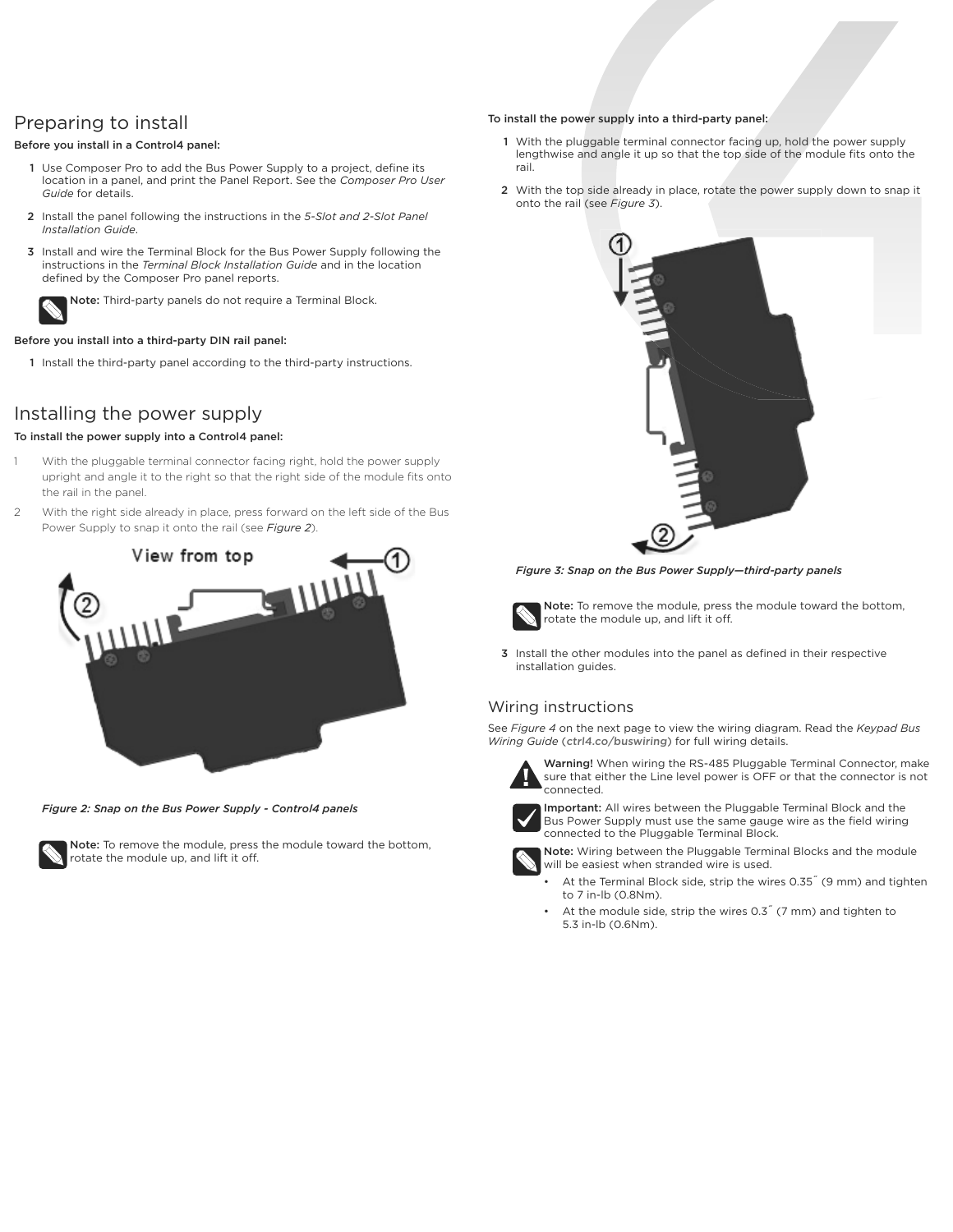# To Keypads (Max 40 Keypads, Max 1000 ft / 304 m)



*Figure 4: Bus Power Supply wiring diagram*

## LED indicators

The indicator lights on the front of the Bus Power Supply communicate the status of the device.

| Indicator | Color        | <b>Status</b>                                     |
|-----------|--------------|---------------------------------------------------|
| Power     | Blue         | Device is on                                      |
|           | <b>Black</b> | Device is off                                     |
| Status    | Red          | Red means voltage below<br>36V (too many keypads) |
|           | Flashing red | Flashing red means overload<br>or short circuit   |

# Troubleshooting

| Symptom                   | <b>Possible solution</b>                                                 |
|---------------------------|--------------------------------------------------------------------------|
| Module does not power on. | Make sure the module is connected securely<br>to the Mains power supply. |

#### Additional resources

The following resources are available for additional support:

- Control4 Knowledgebase and forums
- Control4 Technical Support
- Control4 website: www.control4.com
- Composer documentation available at ctrl4.co/docs.

For the latest version of this document, open these URLs or scan the QR code on a device that can view PDFs.

#### Regulatory/Safety information

To review Regulatory information for your particular Control4 products, see the information located on the Control4 website at ctrl4.co/reg.

#### Patent information





Applicable patents are available at ctrl4.co/patents.

#### Warranty

Visit ctrl4.co/warranty for details.